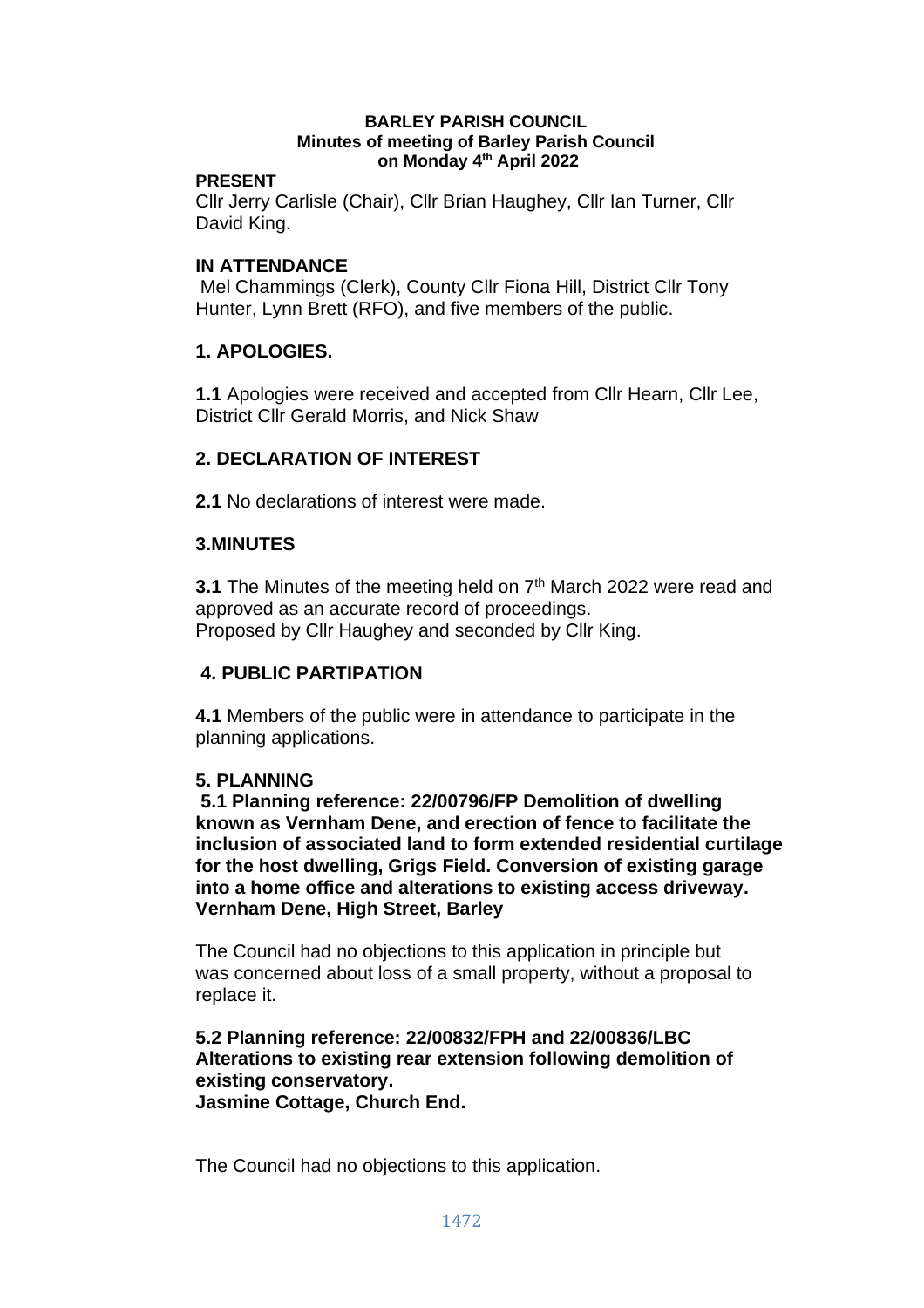## **5.3 Planning reference:22/00852/ OP Outline application for the erection of one two storey dwelling and garage, gated entrance, and adapted access to the highway (all matters reserved) Ivy's Cottage, Smiths End**

The Council objected to this application and asked that the Planning Department refuse it on the grounds that as all matters were reserved the outline plan did not support a clear design and therefore the members could not properly establish the impact of the proposal on the Barley Conservation Area or on other existing neighbouring properties.

**5.4** The Council had been advised by NHDC that an appeal had been lodged in respect of application 21/02973/PIP Land east of Picknage Road, adjacent to 36 Picknage Road, Barley. The appeal would be in the form of written submissions and if the Council wished to make any further comments, in addition to those already made, then they should do so by 21 April 2022. Action: Cllrs to consider if they wished to make any further comments by the due date.

## **6. FINANCE**

**6.1** The RFO had previously distributed the list of payments for approval at this meeting.

### Barley Parish Council

| M Chammings                 | 342.80  | Clerk inc. Hallmaster licence |
|-----------------------------|---------|-------------------------------|
| L Brett                     | 294.80  | <b>RFO</b>                    |
| <b>Fashion Flooring</b>     | 1481.23 | Staircase refurb              |
| <b>Barley Property Mtce</b> | 5925.43 | Timber repair and painting    |
| <b>HAPTC</b>                | 393.01  | Subs                          |
| G Booth                     | 300.00  | Church grass cutting          |
| <b>TH Sinking Fund</b>      | 5000.00 | Transfer                      |
|                             |         |                               |

Approved. Proposed Cllr Haughey and Seconded Cllr Turner

#### Barley Town House

| 144.00  | Alarm and lighting service |
|---------|----------------------------|
| 103.20  | Appliance tests            |
| 502.98  | Expenses                   |
| 1276.47 | <b>Balance clearance</b>   |
|         |                            |

Proposed by Cllr Turner and seconded by Cllr Haughey.

#### **6.2** Quotes and charges

**6.2.1** The quote form John Guerro for replacement of the play area gates would be with Cllr Haughey within the week. It was agreed that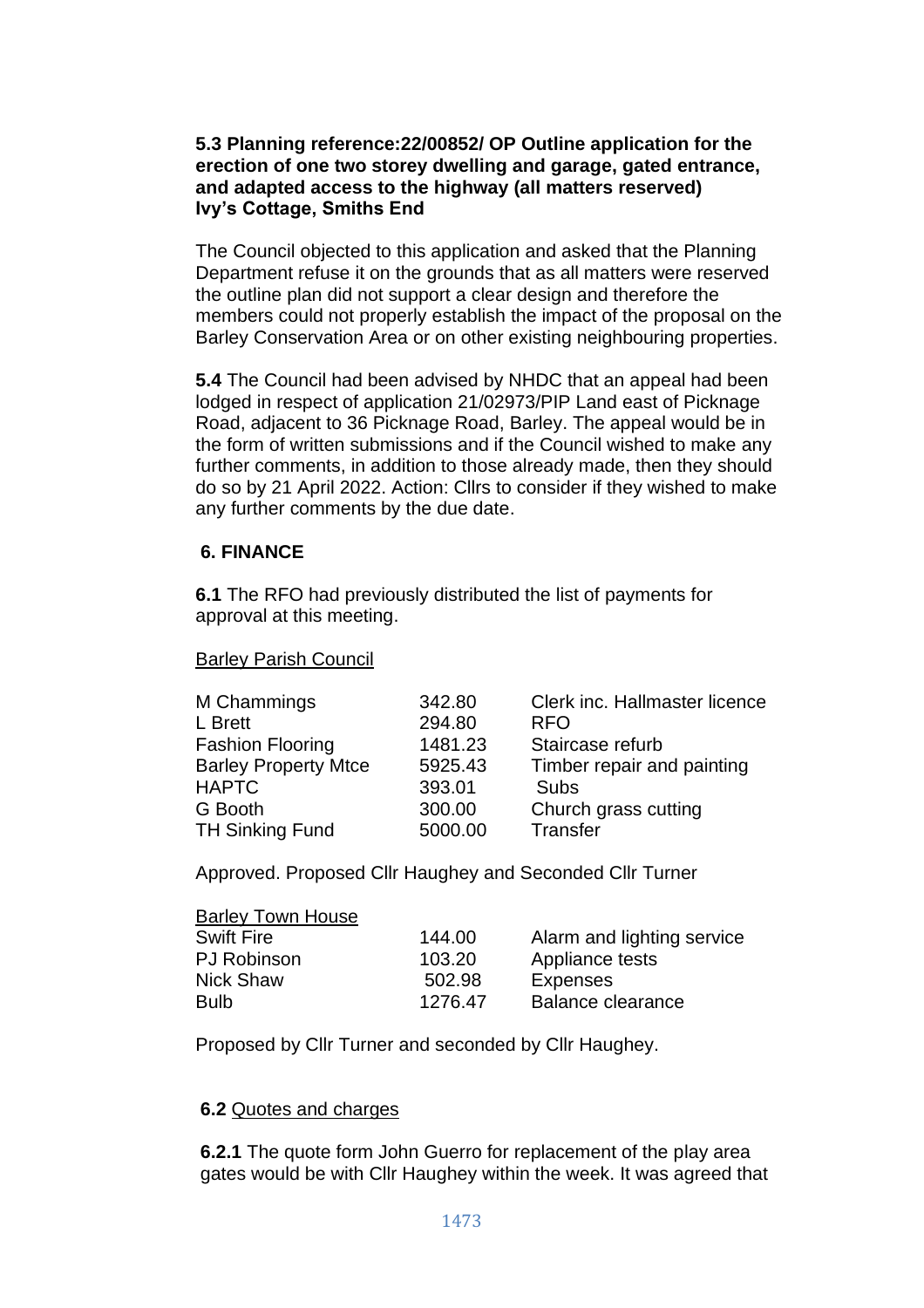the quote would be considered by email **Action**: Cllr Haughey to forward quotes for all to consider

**6.2.2** It was agreed to accept the request of £300 for church yard grass cutting for year ending March 2022.

**6.2.3** Cllr Haughey had received two quotes for the installation of a pumped sewage container behind the scouts hut, £7000 and £10000 + VAT, respectively.

Although the container was on Parish Council land, the facility was only used by the Scouts and therefore members believed it was reasonable to request that the Scouts contribute to the cost of installation and maintenance.

It was agreed to defer a decision until June to allow for discussions with appropriate people in the Scouts.

**6.2.4** Following consideration it was decided to raise the allotment fee for 2023/2024 from £50 to £55. **Action:** Clerk to inform current allotment holders.

# **7. REPORTS FROM COUNTY/DISTRICT COUNCILLORS**

# **7.1**

**District Cllr Hunter** updated the meeting on NHDC items.

- Help towards the Ukranian refugee situation was high on the agenda
- The NHDC budget had been agreed but there was also a need to find additional savings this year
- The Local Plan was still under review
- Parking in Royston was under review
- Royston District Area Committee had met and agreed to issue several grants, including one to the Barley Town House to assist with the recent refurbishment
- NHDC had launched a Community Lottery.

# **7.2**

**County Cllr Hill** reported on the items that she had been involved with over the last month.

- The HCC budget had been agreed
- Library services would be back to pre-pandemic service soon
- Covid issues were still affecting service more generally
- HCC was working with partners to ensure that Ukranian refugees received all the services that they required in order to settle in Hertfordshire.
- The London Road works, and road closure had not gone according to plan. Work still outstanding included: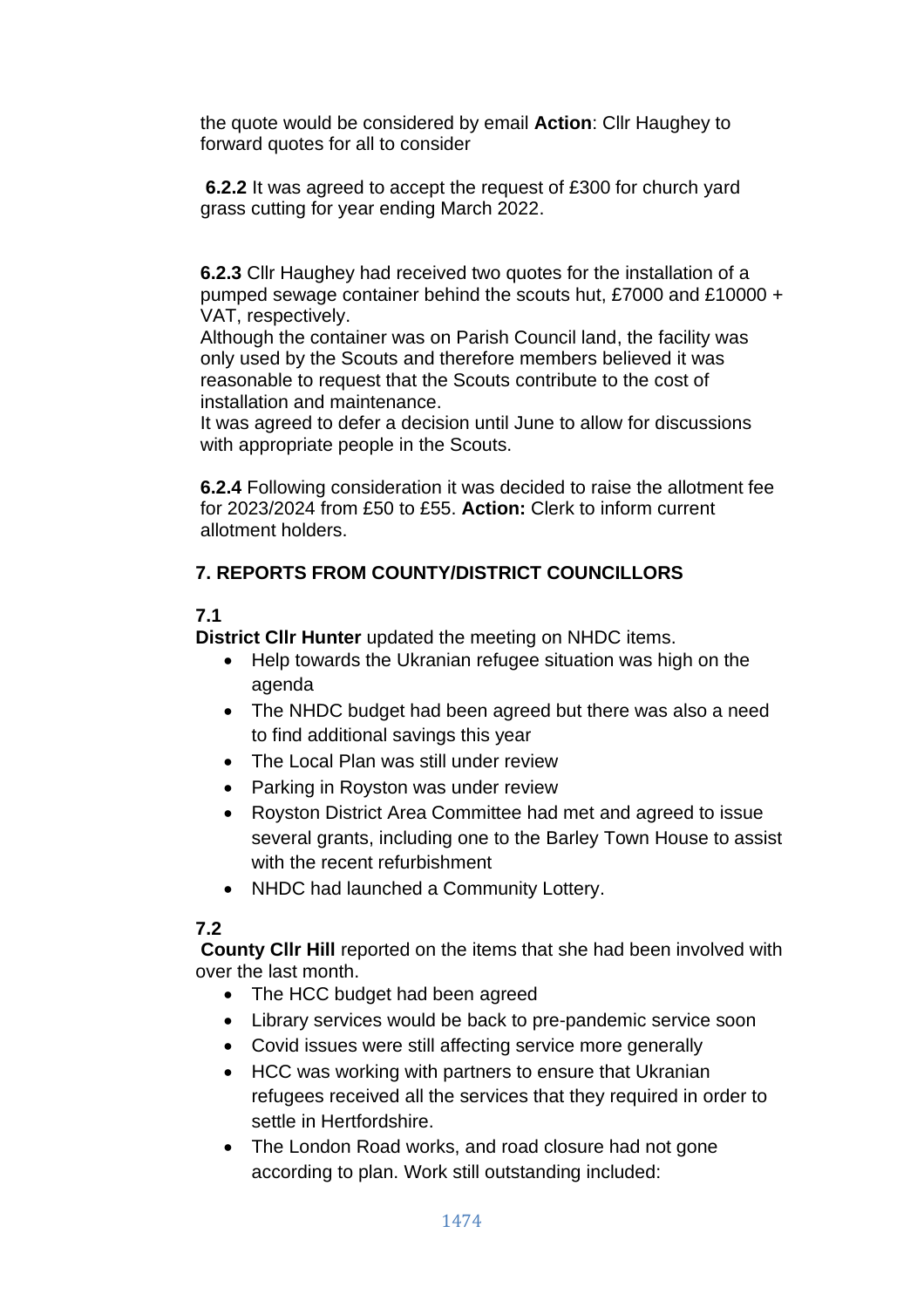- The kerbing from Mortimers to Smiths End
- Backfilling of the verge behind the kerb
- Clearance of the drains across the road and from Smiths End to Crossways.
- All of the above would probably require another Road **Closure**
- **EXECULTE:** Cllr Hill would urgently organise a meeting with Kate Hooper (HCC Highways) and relevant BPC members to discuss why the work had been delayed and left unfinished and how it would be resolved.
- Cllr Hill was still chasing the HCC officer responsible for overseeing 20mph and 40mph limits, and both of these should be on the agenda for Barley
- The rumble strips were on track to be re-instated in this year's budget

# **8. REPORTS FROM WORKING PARTIES, COMMITTEES & PORTFOLIO HOLDERS**

# **8.1**Town House

The Clerk reported on behalf of Mr Shaw.

**8.1.1** The recent Health and safety checks were all satisfactory

**8.1.2** The Town House Committee would meet next week to discuss pricing for letting of the Town House. This was as a direct result of increased prices particularly electricity.

# **8.2** Plaistow

**8.2.1** Repairs to the fence surrounding the play area had been undertaken and any missing protective caps to fixings on equipment had been addressed. Members reviewed the results of the recent independent inspection by Broadmead Leisure which indicated that there was an issue with one of the Timber posts on the Adventure trail. On further inspection by Cllr Turner, it was unclear which post was at issue**. Action**: The Clerk would query this with Broadmead Leisure.

# **8.3** The Queens Jubilee event

- **8.3.1**
	- HCC network had approved the Church End Road closure